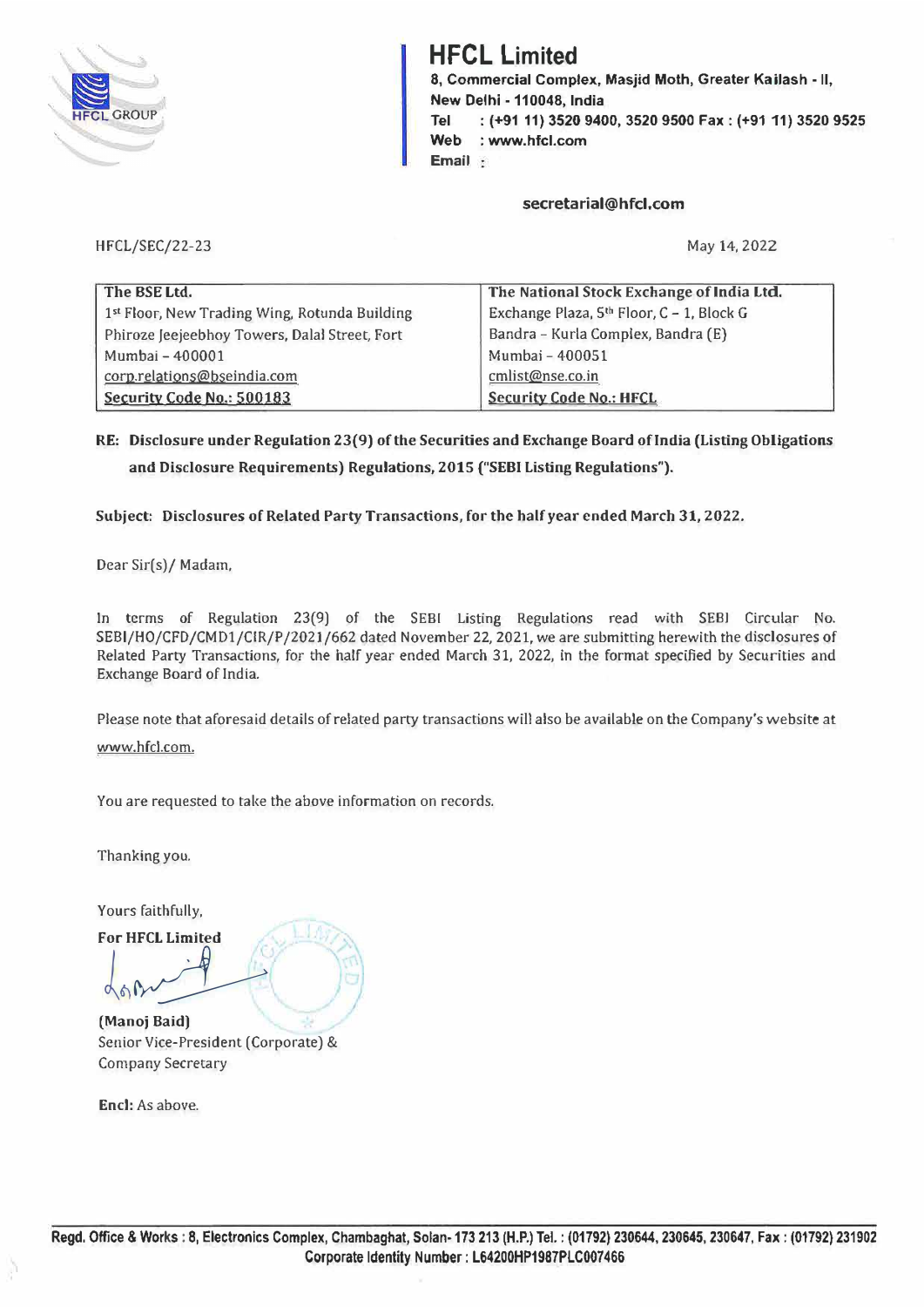| Details of the party<br>(listed entity /subsidiary)  <br>entering into the<br>transaction<br>S. No |                                            |            | Details of the counterparty                                   |                                                                                                           | Type of related party<br>transaction         | Value of the<br>related party<br>transaction as<br>approved by the | Value of<br>transaction during<br>the reporting | In case monies are due to either party as<br>a result of the transaction |                                            | In case any financial indebtedness is<br>incurred to make or give loans, inter-<br>corporate deposits, advances or<br>investments |        | Details of the loans, inter-corporate deposits, advances or investments |                                                                            |                             |                                   |                          |                                                                                                                |  |
|----------------------------------------------------------------------------------------------------|--------------------------------------------|------------|---------------------------------------------------------------|-----------------------------------------------------------------------------------------------------------|----------------------------------------------|--------------------------------------------------------------------|-------------------------------------------------|--------------------------------------------------------------------------|--------------------------------------------|-----------------------------------------------------------------------------------------------------------------------------------|--------|-------------------------------------------------------------------------|----------------------------------------------------------------------------|-----------------------------|-----------------------------------|--------------------------|----------------------------------------------------------------------------------------------------------------|--|
|                                                                                                    | Name                                       | <b>PAN</b> | Name                                                          | <b>Relationship of the</b><br>PAN   counterparty with the listed<br>entity or its subsidiary              |                                              | audit committee                                                    | period                                          | Opening balance as<br>on 01.10.2021                                      | <b>Closing balance as</b><br>on 31.03.2022 | Nature of<br>indebtedness<br>(Ioan/issuance<br>of debt/ any<br>other etc.)                                                        | Cost   | Tenure                                                                  | Nature (Ioan/<br>advance/<br>inter-<br>corporate<br>deposit/<br>investment | <b>Interest</b><br>Rate (%) | <b>Tenure</b>                     | Secured/<br>unsecured    | <b>Purpose for which</b><br>the funds will be<br>utilised by the<br>ultimate recipient of<br>funds (end-usage) |  |
|                                                                                                    | <b>HFCL Limited</b>                        |            | <b>HTL Limited</b>                                            | Subsidiary                                                                                                | Purchases/receiving<br>of goods & services   | 6,00,00,00,000                                                     | 1,74,48,56,848                                  | 73,77,58,001                                                             | 74,49,08,178                               |                                                                                                                                   |        |                                                                         |                                                                            |                             |                                   |                          |                                                                                                                |  |
| $\overline{2}$                                                                                     | <b>HFCL Limited</b>                        |            | Polixel Security Sytems Pvt.Ltd.                              | Subsidiary                                                                                                | Purchases/receiving<br>of goods & services   | 3,00,00,000                                                        | 8,24,454                                        | 1,29,95,089<br>(Advance)                                                 | 2,52,37,401<br>(Advance)                   |                                                                                                                                   |        |                                                                         |                                                                            |                             |                                   |                          |                                                                                                                |  |
| 3                                                                                                  | <b>HFCL Limited</b>                        |            | Raddef Pvt. Ltd.                                              | Subsidiary                                                                                                | Purchases/receiving<br>of goods & services   | 10,00,00,000                                                       | 1,90,00,000                                     | 2,96,99,22<br>(Advance)                                                  | 2,91,09,366<br>(Advance)                   |                                                                                                                                   |        |                                                                         |                                                                            |                             |                                   |                          |                                                                                                                |  |
| $\overline{4}$                                                                                     | <b>HFCL Limited</b>                        |            | DragaonWave HFCL India Pvt. Ltd.                              | Subsidiary                                                                                                | Availing of services                         | 1,00,00,000                                                        | 40,50,000                                       | 16,77,191<br>(Advance                                                    | 1,20,000                                   |                                                                                                                                   |        |                                                                         |                                                                            |                             |                                   |                          |                                                                                                                |  |
| 5<br>6                                                                                             | <b>HFCL Limited</b><br><b>HFCL Limited</b> |            | HFCL B.V.<br><b>HFCL INC</b>                                  | Subsidiary<br>Subsidiarv                                                                                  | Availing of services<br>Availing of services | 1,35,00,000<br>90,00,000                                           | 1,21,74,200<br>75,58,650                        |                                                                          |                                            |                                                                                                                                   |        |                                                                         |                                                                            |                             |                                   |                          |                                                                                                                |  |
| $\overline{7}$                                                                                     | <b>HFCL Limited</b>                        |            | Exicom Tele-Systems Limited                                   | Enterprise over which KMP<br>and relatives exercise<br>significant influence                              | Purchases/receiving<br>of goods & services   | 50,00,00,000                                                       | 8,26,21,107                                     |                                                                          | 59,28,359                                  |                                                                                                                                   |        |                                                                         |                                                                            |                             |                                   |                          |                                                                                                                |  |
| 8                                                                                                  | <b>HFCL Limited</b>                        |            | <b>HTL Limited</b>                                            | Subsidiary                                                                                                | Sales/rendering of<br>goods and materials    | 6,00,00,00,000                                                     | 1,27,36,39,503                                  | 10,48,35,999                                                             | 7,90,92,489                                |                                                                                                                                   |        |                                                                         |                                                                            |                             |                                   |                          |                                                                                                                |  |
| 9                                                                                                  | <b>HFCL Limited</b>                        |            | Exicom Tele-Systems Limited                                   | Enterprise over which KMP<br>and relatives exercise<br>significant influence                              | AMC & Job work<br>charges                    | 10,00,00,000                                                       | 1,21,00,983                                     | 35,42,844                                                                | 1,81,41,374                                |                                                                                                                                   |        |                                                                         |                                                                            |                             |                                   |                          |                                                                                                                |  |
| 10                                                                                                 | ITL Limited, a<br>subsidiary               |            | Nimpa Telecommunications Pvt. Ltd.                            | Jointly Controlled Entity                                                                                 | Purchases/receiving<br>of goods & services   |                                                                    | 9,21,93,191                                     | 3,07,53,748                                                              | 3,29,06,244                                |                                                                                                                                   |        |                                                                         |                                                                            |                             |                                   |                          |                                                                                                                |  |
| 11                                                                                                 | ITL Limited, a<br>subsidiary               |            | Exicom Tele-Systems Limited                                   | Enterprise over which KMP<br>and relatives exercise<br>significant influence                              | Purchases/receiving<br>of goods & services   |                                                                    | 39,16,761                                       |                                                                          |                                            |                                                                                                                                   |        |                                                                         |                                                                            |                             |                                   |                          |                                                                                                                |  |
| 12                                                                                                 | HTL Limited, a<br>subsidiary               |            | Nimpa Telecommunications Pvt. Ltd.                            | Jointly Controlled Entity                                                                                 | Sales/rendering of<br>goods and materials    |                                                                    | 16,54,401                                       |                                                                          |                                            |                                                                                                                                   |        |                                                                         |                                                                            |                             |                                   |                          |                                                                                                                |  |
| 13                                                                                                 | ITL Limited, a<br>subsidiary               |            | Exicom Tele-Systems Limited                                   | Enterprise over which KMP<br>and relatives exercise<br>significant influence                              | Sales/rendering of<br>goods and materials    |                                                                    | 1,10,81,650                                     | 4,875                                                                    | 52,37,553                                  |                                                                                                                                   |        |                                                                         |                                                                            |                             |                                   |                          |                                                                                                                |  |
| 14                                                                                                 | <b>HFCL Limited</b>                        |            | Exicom Tele-Systems Limited                                   | Enterprise over which KMP<br>and relatives exercise<br>significant influence                              | <b>Rental Income</b>                         | 45,90,000                                                          | 22,95,000                                       |                                                                          |                                            |                                                                                                                                   |        |                                                                         |                                                                            |                             |                                   |                          |                                                                                                                |  |
| 15<br>16                                                                                           | <b>HFCL Limited</b><br><b>HFCL Limited</b> |            | HFCL Advance Systems Pvt. Ltd.<br>Exicom Tele-Systems Limited | Subsidiarv<br>Enterprise over which KMP<br>and relatives exercise<br>significant influence                | Rental Income<br><b>Rent Expenses</b>        | 60,000<br>1,75,00,000                                              | 30,000<br>42,00,000                             | 1,77,000                                                                 | 5,900                                      |                                                                                                                                   | $\sim$ |                                                                         |                                                                            |                             |                                   | $\overline{\phantom{a}}$ | $\sim$                                                                                                         |  |
| 17                                                                                                 | <b>HFCL Limited</b>                        |            | Satellite Finance Private Ltd                                 | Enterprise over which KMP<br>and relatives exercise<br>significant influence                              | <b>Rent Expenses</b>                         | 1,00,00,000                                                        | 17,55,600                                       |                                                                          |                                            |                                                                                                                                   |        |                                                                         |                                                                            |                             |                                   |                          |                                                                                                                |  |
| 18                                                                                                 | <b>HFCL Limited</b>                        |            | Shankar Sales Promotion Private<br>Ltd.                       | Enterprise over which KMP<br>and relatives exercise<br>significant influence                              | <b>Rent Expenses</b>                         | 1,00,00,000                                                        | 35,28,000                                       |                                                                          |                                            |                                                                                                                                   |        |                                                                         |                                                                            |                             |                                   |                          |                                                                                                                |  |
| 19                                                                                                 | <b>HFCL Limited</b>                        |            | Vinsan Brothers Private Ltd.                                  | Enterprise over which KMP<br>and relatives exercise<br>significant influence                              | <b>Rent Expenses</b>                         | 79,38,000                                                          | 39,69,000                                       |                                                                          | 66,15,000<br>(Advance)                     |                                                                                                                                   |        |                                                                         |                                                                            |                             |                                   |                          |                                                                                                                |  |
| 20                                                                                                 | <b>HFCL Limited</b>                        |            | Satellite Finance Private Ltd.                                | Enterprise over which KMP<br>and relatives exercise<br>significant influence<br>Enterprise over which KMP | <b>Security Deposit</b>                      | 1,00,00,000                                                        |                                                 | 15,96,000                                                                | 15,96,000                                  |                                                                                                                                   |        |                                                                         |                                                                            |                             |                                   |                          |                                                                                                                |  |
| 21                                                                                                 | <b>HFCL Limited</b>                        |            | Vinsan Brothers Private Ltd.                                  | and relatives exercise<br>significant influence                                                           | <b>Security Deposit</b>                      | 39,69,000                                                          | 39,69,000                                       |                                                                          | 39,69,000                                  |                                                                                                                                   |        |                                                                         |                                                                            |                             |                                   |                          | For working capital                                                                                            |  |
| 22                                                                                                 | <b>HFCL Limited</b>                        |            | HFCL B.V.                                                     | Subsidiary                                                                                                | Investments                                  | As per the limits<br>approved by the<br><b>Board of Directors</b>  | 80                                              |                                                                          |                                            |                                                                                                                                   |        |                                                                         | Investments                                                                | N.A.                        | N.A.                              | N.A.                     | and general<br>corporate business<br>purposes                                                                  |  |
| 23                                                                                                 | <b>HFCL Limited</b>                        |            | <b>HFCL INC</b>                                               | Subsidiary                                                                                                | Investments                                  | As per the limits<br>approved by the<br><b>Board of Directors</b>  | 81                                              |                                                                          |                                            |                                                                                                                                   |        |                                                                         | Investments                                                                | N.A.                        | N.A.                              | N.A.                     | For working capital<br>and general<br>corporate business<br>purposes                                           |  |
| 24                                                                                                 | <b>HFCL Limited</b>                        |            | <b>Bigcat Wireless Private Ltd</b>                            | Jointly Controlled Entity                                                                                 | Investments                                  | As per the limits<br>approved by the<br><b>Board of Directors</b>  | 8,00,00,000                                     |                                                                          |                                            |                                                                                                                                   |        |                                                                         | Investments                                                                | N.A.                        | N.A.                              | N.A.                     | For working capital<br>and general<br>corporate business<br>purposes                                           |  |
| 25                                                                                                 | <b>HFCL Limited</b>                        |            | Nimpa Telecommunications Pvt. Ltd.                            | Jointly Controlled Entity                                                                                 | Investments                                  | As per the limits<br>approved by the<br><b>Board of Directors</b>  | 1,00,00,000                                     |                                                                          |                                            |                                                                                                                                   |        |                                                                         | Investments                                                                | N.A                         | N.A.                              | N.A.                     | For working capital<br>and general<br>corporate business<br>purposes                                           |  |
| 26<br>27                                                                                           | <b>HFCL Limited</b><br><b>HFCL Limited</b> |            | <b>HTL Limited</b><br><b>HTL Limited</b>                      | Subsidiary<br>Subsidiary                                                                                  | Advance given<br>Loan Given                  | 72,00,00,000<br>24,50,00,000                                       |                                                 | 72,00,00,000<br>24,50,00,000                                             | 72,00,00,000<br>24,50,00,000               |                                                                                                                                   | $\sim$ |                                                                         | Advance<br>Loan                                                            | 10%<br>10%                  | Refer Note 3<br>Refer Note 3      | Unsecured<br>Unsecured   | Refer Note 3<br>Refer Note 3                                                                                   |  |
| 28                                                                                                 | <b>HFCL Limited</b>                        |            | <b>HTL Limited</b>                                            | Subsidiary                                                                                                | Interest on Loan /<br>advance given          | 96,50,00,000                                                       | 4,81,17,808                                     |                                                                          |                                            |                                                                                                                                   |        |                                                                         |                                                                            |                             |                                   |                          |                                                                                                                |  |
| 29                                                                                                 | <b>HFCL Limited</b>                        |            | Raddef Pvt. Ltd.                                              | Subsidiary                                                                                                | Loan Given                                   | As per the limits<br>approved by the<br><b>Board of Directors</b>  |                                                 | 2,00,00,000                                                              | 2,00,00,000                                |                                                                                                                                   |        |                                                                         | Loan                                                                       | 9%                          | Repayable by<br>March 11,<br>2023 | Unsecured                | For working capital<br>and general<br>corporate business<br>purposes                                           |  |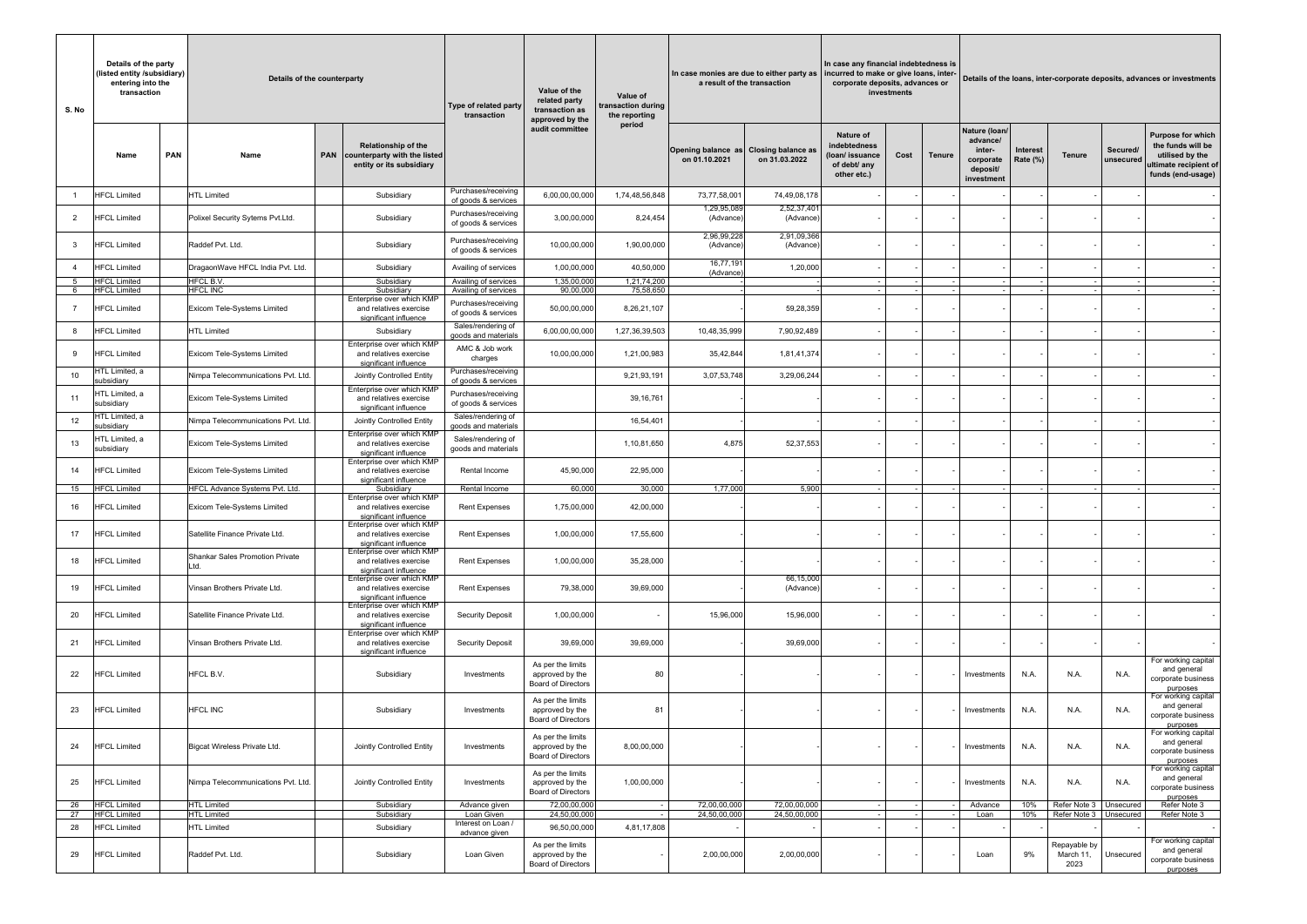| S. No | Details of the party<br>(listed entity /subsidiary)<br>entering into the<br>transaction |            | Details of the counterparty        |            |                                                                                 | Type of related party<br>transaction             | Value of the<br>related party<br>transaction as<br>approved by the     | Value of<br>transaction during<br>the reporting | In case monies are due to either party as<br>a result of the transaction |                                            | In case any financial indebtedness is<br>incurred to make or give loans, inter-<br>corporate deposits, advances or | investments |        | Details of the loans, inter-corporate deposits, advances or investments    |                      |                                   |                          |                                                                                                         |  |  |
|-------|-----------------------------------------------------------------------------------------|------------|------------------------------------|------------|---------------------------------------------------------------------------------|--------------------------------------------------|------------------------------------------------------------------------|-------------------------------------------------|--------------------------------------------------------------------------|--------------------------------------------|--------------------------------------------------------------------------------------------------------------------|-------------|--------|----------------------------------------------------------------------------|----------------------|-----------------------------------|--------------------------|---------------------------------------------------------------------------------------------------------|--|--|
|       | Name                                                                                    | <b>PAN</b> | Name                               | <b>PAN</b> | Relationship of the<br>counterparty with the listed<br>entity or its subsidiary |                                                  | audit committee                                                        | period                                          | <b>Opening balance as</b><br>on 01.10.2021                               | <b>Closing balance as</b><br>on 31.03.2022 | <b>Nature of</b><br>indebtedness<br>(loan/issuance<br>of debt/ any<br>other etc.)                                  | Cost        | Tenure | Nature (Ioan/<br>advance/<br>inter-<br>corporate<br>deposit/<br>investment | Interest<br>Rate (%) | <b>Tenure</b>                     | Secured/<br>unsecured    | Purpose for which<br>the funds will be<br>utilised by the<br>ultimate recipient of<br>funds (end-usage) |  |  |
| 30    | <b>HFCL Limited</b>                                                                     |            | Raddef Pvt. Ltd.                   |            | Subsidiary                                                                      | Interest on Loan given                           | As per the limits<br>approved by the<br><b>Board of Directors</b>      | 8,97,535                                        | 46,00,826                                                                | 49,93,523                                  |                                                                                                                    |             |        |                                                                            |                      |                                   |                          |                                                                                                         |  |  |
| 31    | <b>HFCL Limited</b>                                                                     |            | Nimpa Telecommunications Pvt. Ltd. |            | Jointly Controlled Entity                                                       | Loan Given                                       | As per the limits<br>approved by the<br><b>Board of Directors</b>      | $\overline{\phantom{a}}$                        | 4,00,00,000                                                              | 4,00,00,000                                |                                                                                                                    |             |        | Loan                                                                       | 10%                  | Repayable by<br>March 01,<br>2025 | Unsecured                | For working capital<br>and general<br>corporate business<br>purposes                                    |  |  |
| 32    | <b>HFCL Limited</b>                                                                     |            | Nimpa Telecommunications Pvt. Ltd. |            | Jointly Controlled Entity                                                       | Interest on Loan given                           | As per the limits<br>approved by the<br><b>Board of Directors</b>      | 19,94,520                                       | 26,29,382                                                                | 27,02,465                                  |                                                                                                                    |             |        |                                                                            |                      |                                   |                          |                                                                                                         |  |  |
| 33    | <b>HFCL Limited</b>                                                                     |            | <b>HFCL Employees' Trust</b>       |            | Employment Benefit Plans -<br><b>ESOP</b>                                       | Loan to ESOP Trust                               | As per the limits<br>approved by the<br>shareholders                   | $\overline{\phantom{a}}$                        | 5,76,26,914                                                              | 3,48,48,940                                |                                                                                                                    |             |        | Loan                                                                       | N.A                  | N.A                               | Unsecured                | To subscribe shares<br>under ESOP Scheme<br>on behalf of eligible<br>employees                          |  |  |
| 34    | <b>HFCL Limited</b>                                                                     |            | <b>MN Ventures Private Limited</b> |            | Enterprise over which KMP<br>and relatives exercise<br>significant influence    | Payable towards GST<br>on Corporate<br>Guarantee | As per the terms<br>approved by the<br>Board of<br>Directors/Committe  | 3,99,10,403                                     |                                                                          | 3,99,10,403                                |                                                                                                                    |             |        |                                                                            |                      |                                   |                          |                                                                                                         |  |  |
| 35    | <b>HFCL Limited</b>                                                                     |            | <b>HTL Limited</b>                 |            | Subsidiary                                                                      | Guarantees and<br>collaterals given              | 29,00,00,000                                                           | 29,00,00,000                                    | 2,19,00,00,000                                                           | 2,48,00,00,000                             |                                                                                                                    |             |        |                                                                            |                      |                                   |                          |                                                                                                         |  |  |
| 36    | <b>HFCL Limited</b>                                                                     |            | Exicom Tele-Systems Limited        |            | Enterprise over which KMP<br>and relatives exercise<br>significant influence    | Guarantees and<br>collaterals given              | As per the limits<br>approved by the<br>Board of<br>Directors/Committe | 6,50,00,000                                     | 6,50,00,000                                                              | 6,50,00,000                                |                                                                                                                    |             |        |                                                                            |                      |                                   |                          |                                                                                                         |  |  |
| 37    | <b>HFCL Limited</b>                                                                     |            | Mr. Mahendra Nahata                |            | Key Managerial Personnel<br>and Promoter                                        | <b>Salary Advances</b>                           | As per terms of the<br>employment<br>contract                          | $\overline{\phantom{a}}$                        | 30,00,000                                                                |                                            |                                                                                                                    |             |        |                                                                            |                      |                                   |                          |                                                                                                         |  |  |
| 38    | <b>HFCL Limited</b>                                                                     |            | Mr. Vijay Raj Jain                 |            | Key Managerial Personnel                                                        | <b>Salary Advances</b>                           | As per terms of the<br>employment<br>contract                          | $\overline{\phantom{a}}$                        | 1,38,21,815                                                              | 1,10,00,000                                |                                                                                                                    |             |        |                                                                            |                      |                                   |                          |                                                                                                         |  |  |
| 39    | <b>HFCL Limited</b>                                                                     |            | Mr. Manoj Baid                     |            | Key Managerial Personnel                                                        | <b>Salary Advances</b>                           | As per terms of the<br>employment<br>contract                          | $\overline{\phantom{a}}$                        | 4,68,000                                                                 |                                            |                                                                                                                    |             |        |                                                                            |                      |                                   | . .                      |                                                                                                         |  |  |
| 40    | <b>HFCL Limited</b>                                                                     |            | Mr. Mahendra Nahata                |            | Key Managerial Personnel<br>and Promoter                                        | Remuneration                                     | As per terms of the<br>employment<br>contract                          | 3,69,94,622                                     | 16,72,946                                                                | 35,14,914                                  |                                                                                                                    |             |        |                                                                            |                      |                                   |                          |                                                                                                         |  |  |
| 41    | <b>HFCL Limited</b>                                                                     |            | Mr. Vijay Raj Jain                 |            | Key Managerial Personnel                                                        | Remuneration                                     | As per terms of the<br>employment<br>contract                          | 1,99,31,277                                     | 6,26,458                                                                 |                                            |                                                                                                                    |             |        |                                                                            |                      |                                   |                          |                                                                                                         |  |  |
| 42    | <b>HFCL Limited</b>                                                                     |            | Mr. Manoj Baid                     |            | Key Managerial Personnel                                                        | Remuneration                                     | As per terms of the<br>employment<br>contract                          | 52,63,047                                       | 1,65,528                                                                 | 3,02,818                                   |                                                                                                                    |             |        |                                                                            |                      |                                   |                          |                                                                                                         |  |  |
| 43    | <b>HECL</b><br>Technologies<br>Private Limited, a<br>subsidiary                         |            | Mr. Arvind Kharabanda              |            | Key Managerial Personnel                                                        | Remuneration                                     | As per terms of the<br>employment<br>contract                          | 5,90,380                                        | 1,00,000                                                                 | 38,076                                     |                                                                                                                    |             |        |                                                                            |                      |                                   |                          |                                                                                                         |  |  |
| 44    | <b>HFCL</b><br>Technologies<br>Private Limited a<br>subsidiary                          |            | Ms. Shubhi Singhal                 |            | Key Managerial Personnel                                                        | Remuneration                                     | As per terms of the<br>employment<br>contract                          | 80,001                                          | 20,000                                                                   |                                            |                                                                                                                    |             |        |                                                                            |                      |                                   |                          |                                                                                                         |  |  |
| 45    | Raddef Private<br>Limited, a<br>subsidiary                                              |            | Mr. Kannaji Chandrasekhar          |            | Key Managerial Personnel                                                        | Remuneration                                     | As per terms of the<br>employment<br>contract                          | 15,10,800                                       | 1,97,014                                                                 | 1,95,205                                   |                                                                                                                    |             |        |                                                                            |                      |                                   | . —                      |                                                                                                         |  |  |
| 46    | HTL Limited, a<br>subsidiary                                                            |            | Mr. G. S. Naidu                    |            | Key Managerial Personnel                                                        | Remuneration                                     | As per terms of the<br>employment<br>contract                          | 28,10,916                                       | 8,31,189                                                                 | 8,31,189                                   |                                                                                                                    |             |        |                                                                            |                      |                                   |                          |                                                                                                         |  |  |
| 47    | ITL Limited, a<br>subsidiary                                                            |            | Mr. C. D. Ponnappa                 |            | Key Managerial Personnel                                                        | Remuneration                                     | As per terms of the<br>employment<br>contract                          | 28,43,046                                       | 8,41,414                                                                 | 8,41,414                                   |                                                                                                                    |             |        |                                                                            |                      |                                   |                          |                                                                                                         |  |  |
| 48    | ITL Limited, a<br>subsidiary                                                            |            | Mr. S Narayanan                    |            | Key Managerial Personnel                                                        | Remuneration                                     | As per terms of the<br>employment<br>contract                          | 10,91,478                                       | 1,90,575                                                                 | 1,90,575                                   |                                                                                                                    |             |        |                                                                            |                      |                                   |                          |                                                                                                         |  |  |
| 49    | <b>HFCL Limited</b>                                                                     |            | Mr. Vijay Raj Jain                 |            | Key Managerial Personnel                                                        | <b>Exercise of ESOPs</b>                         |                                                                        | 45,09,960                                       |                                                                          |                                            |                                                                                                                    |             |        |                                                                            |                      |                                   | $\overline{\phantom{a}}$ | $\sim$                                                                                                  |  |  |
| 50    | <b>HFCL Limited</b><br>HTL Limited, a                                                   |            | Mr. Manoj Baid                     |            | Key Managerial Personnel                                                        | Exercise of ESOPs                                |                                                                        | 20,09,245                                       |                                                                          |                                            |                                                                                                                    |             |        |                                                                            |                      |                                   | $\overline{\phantom{a}}$ |                                                                                                         |  |  |
| 51    | subsidiarv<br>ITL Limited, a                                                            |            | Mr. G. S. Naidu                    |            | Key Managerial Personnel                                                        | <b>Exercise of ESOPs</b>                         |                                                                        | 19,36,970                                       |                                                                          |                                            |                                                                                                                    |             |        |                                                                            |                      |                                   |                          |                                                                                                         |  |  |
| 52    | subsidiary                                                                              |            | Mr. C. D. Ponnappa                 |            | Key Managerial Personnel                                                        | Exercise of ESOPs                                |                                                                        | 17,05,690                                       |                                                                          |                                            |                                                                                                                    |             |        |                                                                            |                      |                                   |                          |                                                                                                         |  |  |
| 53    | <b>HFCL Limited</b>                                                                     |            | Mr. Mahendra Nahata                |            | Key Managerial Personnel<br>and Promoter                                        | <b>Dividend Payment</b>                          |                                                                        | 6,84,014                                        |                                                                          |                                            |                                                                                                                    |             |        |                                                                            |                      |                                   |                          |                                                                                                         |  |  |
| 54    | <b>HFCL Limited</b>                                                                     |            | Mr. Anant Nahata                   |            | Relative of Key Managerial<br>Personnel and Promoter                            | Dividend Payment                                 |                                                                        | 3,96,750                                        |                                                                          |                                            |                                                                                                                    |             |        |                                                                            |                      |                                   |                          |                                                                                                         |  |  |
| 55    | <b>HFCL Limited</b>                                                                     |            | Mr. Vijay Raj Jain                 |            | Key Managerial Personnel                                                        | Dividend Payment                                 |                                                                        | 32,760                                          |                                                                          |                                            |                                                                                                                    |             |        |                                                                            |                      |                                   |                          |                                                                                                         |  |  |
| 56    | <b>HFCL Limited</b><br>ITL Limited, a                                                   |            | Mr. Manoj Baid                     |            | Key Managerial Personnel                                                        | Dividend Payment                                 |                                                                        | 14,595                                          |                                                                          |                                            |                                                                                                                    |             |        |                                                                            |                      |                                   |                          | $\sim$                                                                                                  |  |  |
| 57    | subsidiary                                                                              |            | Mr. G. S. Naidu                    |            | Key Managerial Personnel                                                        | Dividend Payment                                 |                                                                        | 14,070                                          |                                                                          |                                            |                                                                                                                    |             |        |                                                                            |                      |                                   |                          |                                                                                                         |  |  |